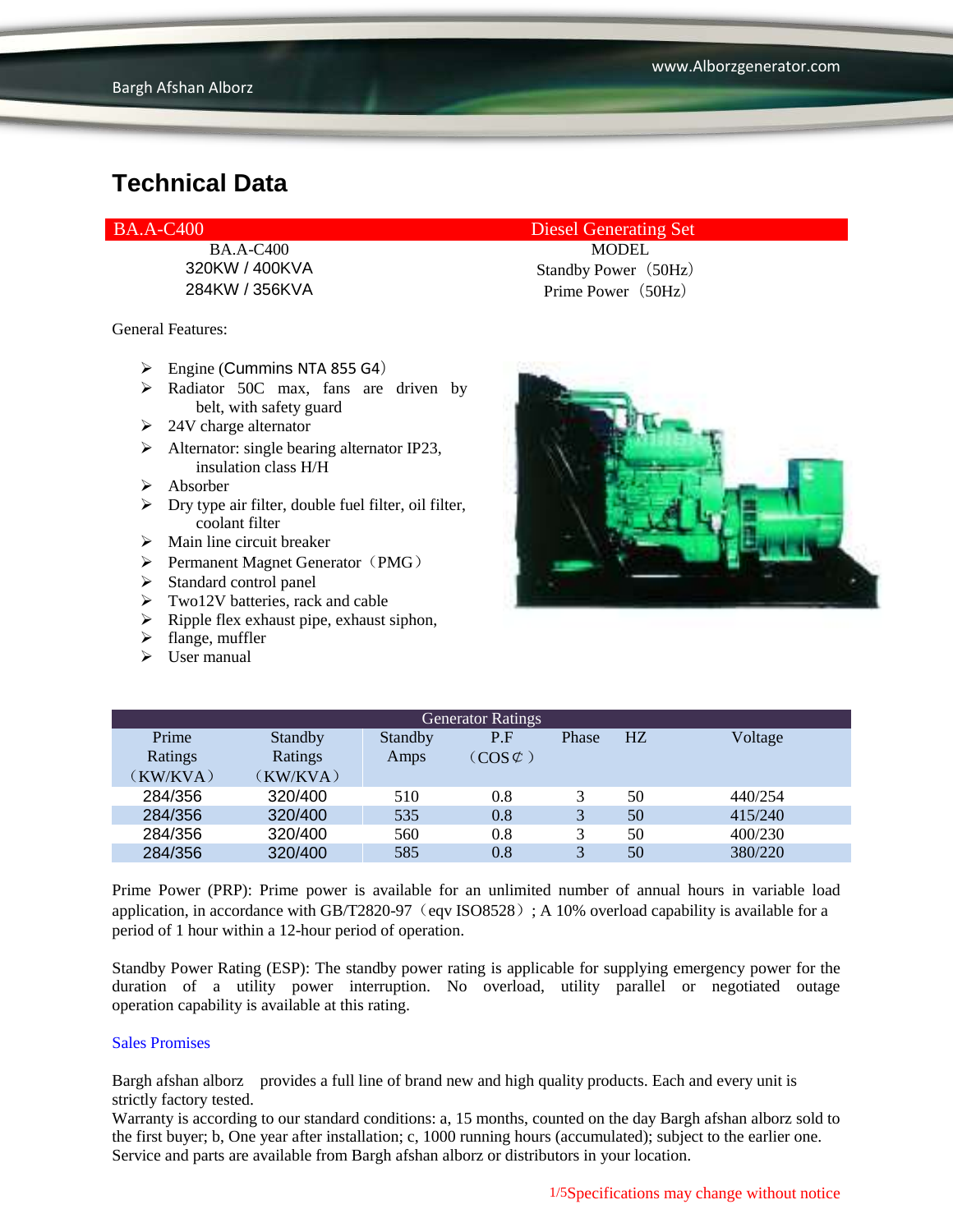| <b>BA.A-C400</b>                 | <b>Diesel Generating Set</b>                |  |  |
|----------------------------------|---------------------------------------------|--|--|
|                                  | <b>ENGINE DATA</b>                          |  |  |
| Manufacturer / Model:            | Cummins NTA 855 G4, 4-cycle                 |  |  |
| Air Intake System:               | Turbo Charged and Search Refrigerated       |  |  |
| Fuel System:                     | Electronic                                  |  |  |
| <b>Cylinder Arrangement:</b>     | 6 In line                                   |  |  |
| Displacement:                    | 14 <sub>L</sub>                             |  |  |
| <b>Bore and Stroke:</b>          | $140*152$ (mm)                              |  |  |
| <b>Compression Ratio:</b>        | 14.0:1                                      |  |  |
| <b>Rated RPM:</b>                | 1500rpm                                     |  |  |
| Max. Standby Power at Rated RPM: | 320KW/434HP                                 |  |  |
| Governor Type:                   | RSV Mechanical(Std) / Electronic (Optional) |  |  |
|                                  | <b>Exhaust System</b>                       |  |  |
| <b>Exhaust Gas Flow:</b>         | $67.6$ m $/m$ in                            |  |  |
| Max Back Pressure:               | 10kPa                                       |  |  |
|                                  | Air Intake System                           |  |  |
| Air Flow:                        | 24.5 m <sub>3</sub> /min                    |  |  |
|                                  | <b>Fuel System</b>                          |  |  |
| 100% (Prime Power) Load:         | 76 L/h                                      |  |  |
| 75% (Prime Power) Load:          | 57<br>L/h                                   |  |  |
| 50% (Prime Power) Load::         | 39<br>L/h                                   |  |  |
|                                  | Oil System                                  |  |  |
| Total Oil Capacity:              | 420 L                                       |  |  |
| Oil Consumption:                 | ≤4g/kwh                                     |  |  |
| Engine Oil Tank Capacity:        | 38 L                                        |  |  |
|                                  | <b>Cooling System</b>                       |  |  |
| <b>Total Coolant Capacity:</b>   | 70 L                                        |  |  |
| Thermostat:                      | 82-95°C                                     |  |  |
| Max Water Temperature:           | $104$ °C                                    |  |  |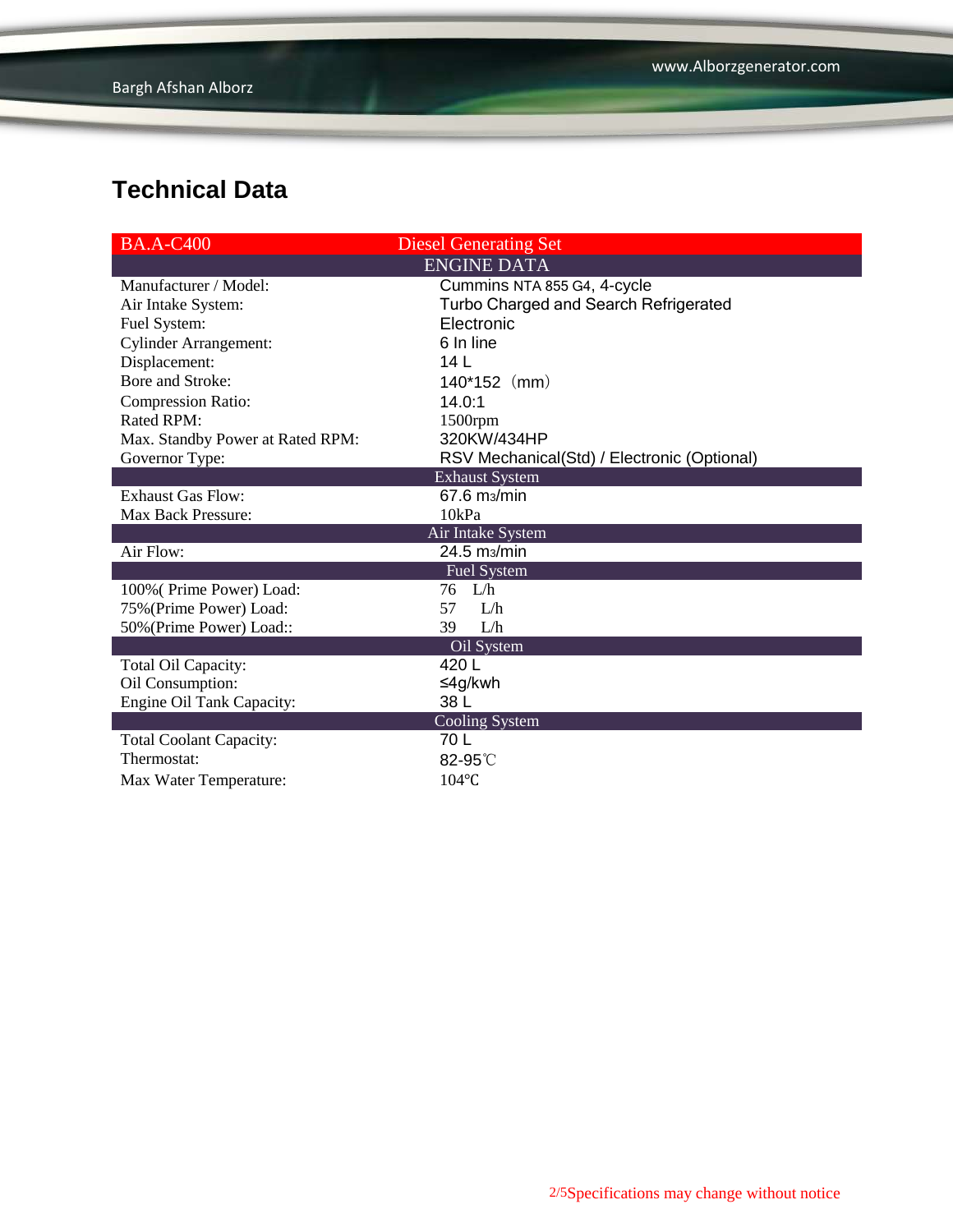| <b>BA.A-C400</b><br><b>Diesel Generating Set</b>                                                                |                                          |  |  |  |  |
|-----------------------------------------------------------------------------------------------------------------|------------------------------------------|--|--|--|--|
| <b>ALTERNATOR SPECIFICATION</b>                                                                                 |                                          |  |  |  |  |
| <b>GENERAL DATA</b>                                                                                             |                                          |  |  |  |  |
| Compliance with GB755, BS5000, VDE0530, NEMAMG1-22, IED34-1, CSA22.2 and AS1359 standards.                      |                                          |  |  |  |  |
| <b>Alternator Data</b>                                                                                          |                                          |  |  |  |  |
| Number of Phase:                                                                                                | 3                                        |  |  |  |  |
| Connecting Type:                                                                                                | 3 Phase and 4 Wires, "Y" type connecting |  |  |  |  |
| Number of Bearing:                                                                                              |                                          |  |  |  |  |
| <b>Power Factor:</b>                                                                                            | 0.8                                      |  |  |  |  |
| Protection Grade:                                                                                               | IP23                                     |  |  |  |  |
| Altitude:                                                                                                       | $\leq$ 1000m                             |  |  |  |  |
| <b>Exciter Type:</b>                                                                                            | Brushless, self-exciting                 |  |  |  |  |
| Insulation Class, Temperature Rise:                                                                             | H/H                                      |  |  |  |  |
| Telephone Influence Factor (TIF):                                                                               | $50$                                     |  |  |  |  |
| THF:                                                                                                            | $<$ 2%                                   |  |  |  |  |
| Voltage Regulation, Steady State:                                                                               | $\leq \pm 1\%$                           |  |  |  |  |
| Alternator Capacity:                                                                                            | <b>400 KVA</b>                           |  |  |  |  |
| <b>Alternator Efficiencies:</b>                                                                                 | 93                                       |  |  |  |  |
| Air Cooling Flow:                                                                                               |                                          |  |  |  |  |
| <b>GENERATING SET DATA</b>                                                                                      |                                          |  |  |  |  |
| <b>Voltage Regulation:</b>                                                                                      | $\geq \pm 5\%$                           |  |  |  |  |
| <b>Voltage Regulation, Stead State:</b>                                                                         | $\leq \pm 1\%$                           |  |  |  |  |
| Sudden Voltage Warp (100% Sudden Reduce):                                                                       | $\leq +25\%$                             |  |  |  |  |
| Sudden Voltage Warp (Sudden Increase):                                                                          | $< 20\%$                                 |  |  |  |  |
| Voltage Stable Time (100% Sudden Reduce):                                                                       | $\leq 6S$                                |  |  |  |  |
| Voltage Stable Time (Sudden Increase)                                                                           | $\leq 6S$                                |  |  |  |  |
| Frequency Regulation, Stead State:                                                                              | $\leq 5\%$                               |  |  |  |  |
| Frequency Waving:                                                                                               | ≤ $0.5%$                                 |  |  |  |  |
| Sudden Frequency Warp (100% Sudden Reduce):                                                                     | $\leq +12\%$                             |  |  |  |  |
| Sudden Frequency Warp (Sudden Increase):                                                                        | $\leq$ -10%                              |  |  |  |  |
| $E_{\text{Foulonov}}$ $D_{\text{Goulow}}$ $T_{\text{imp}}$ (1000/ $\Omega_{\text{L}}$ and $D_{\text{coulow}}$ ) | $\epsilon$                               |  |  |  |  |

Frequency Recovery Time (100% Sudden Reduce): ≤5S<br>Frequency Recovery Time (Sudden Increase): ≤5S Frequency Recovery Time (Sudden Increase):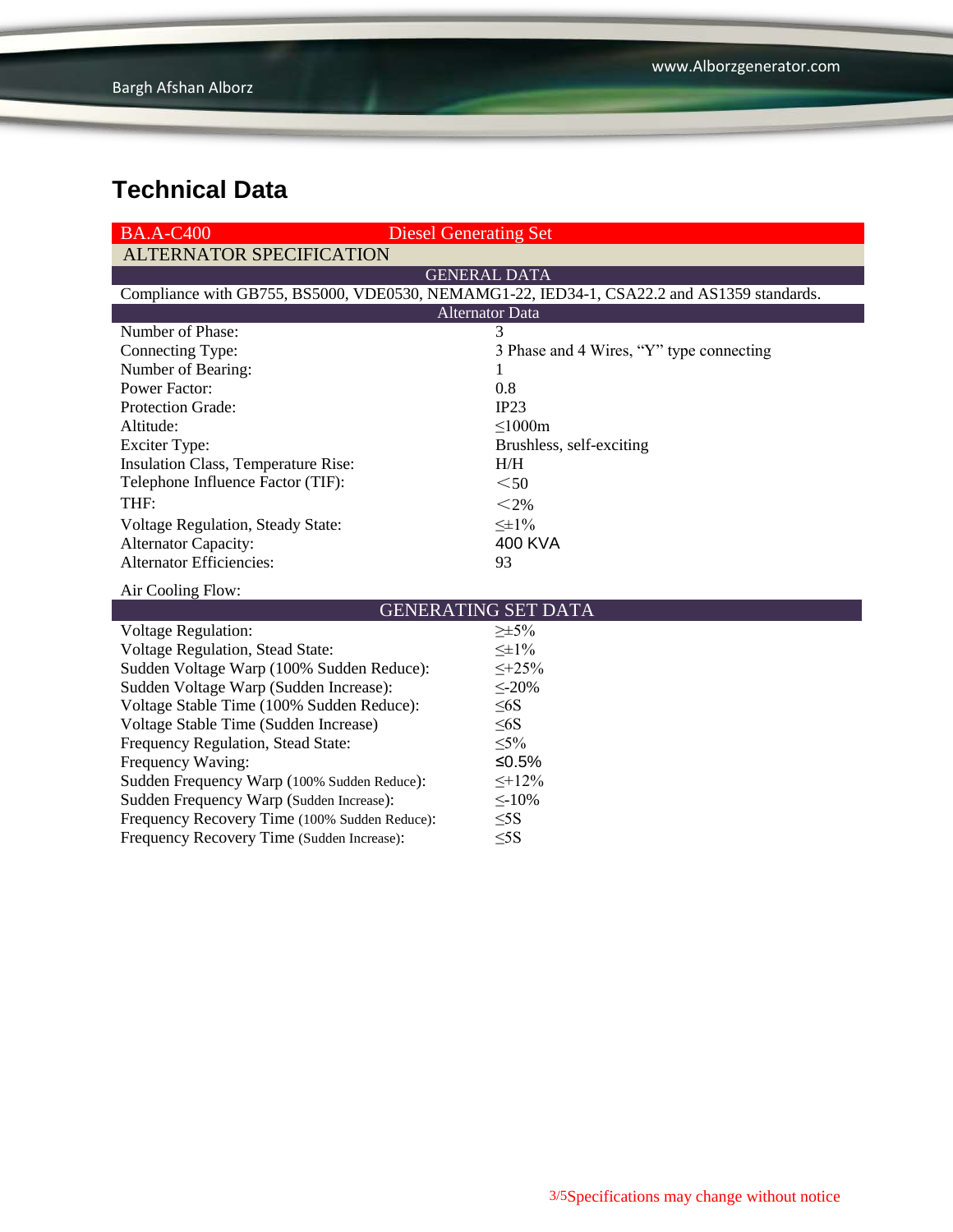| <b>BA.A-C400</b>              | <b>Diesel Generating Set</b> |                                   |
|-------------------------------|------------------------------|-----------------------------------|
| Options                       |                              |                                   |
| Engine                        | <b>Fuel System</b>           | Control System                    |
| Heater 2KW & 4KW              | Daily Fuel Tank              | <b>Auto Control Panel</b>         |
| Battery Charger 3.5A & 7A     | <b>Base Fuel Tank</b>        | Remote Control Panel              |
|                               | <b>Water Separator</b>       | <b>Auto Transfer Switch (ATS)</b> |
|                               | <b>Fuel Level Sensor</b>     | <b>Paralleling System</b>         |
|                               |                              |                                   |
| Anti Condensation Heater      | Rainproof Type               | <b>Engine Parts Drawing List</b>  |
| Drop CT (For Paralleling)     | Soundproof Type              | <b>Spare Parts</b>                |
|                               | <b>Container Type</b>        |                                   |
| Dimension & Weight            |                              |                                   |
| <b>Standard Configuration</b> | With Base Fuel Tank          | Soundproof Type                   |
| (Open Type)                   |                              |                                   |
| Overall Size: 3230 (mm)       |                              | Overall Size: 4400 (mm)           |
| *1100 $(mm)$ *2000 $(mm)$     |                              | $*1430$ (mm) $*2270$ (mm)         |
| Weight: 3300 kg               |                              | Weight: 4170 kg                   |